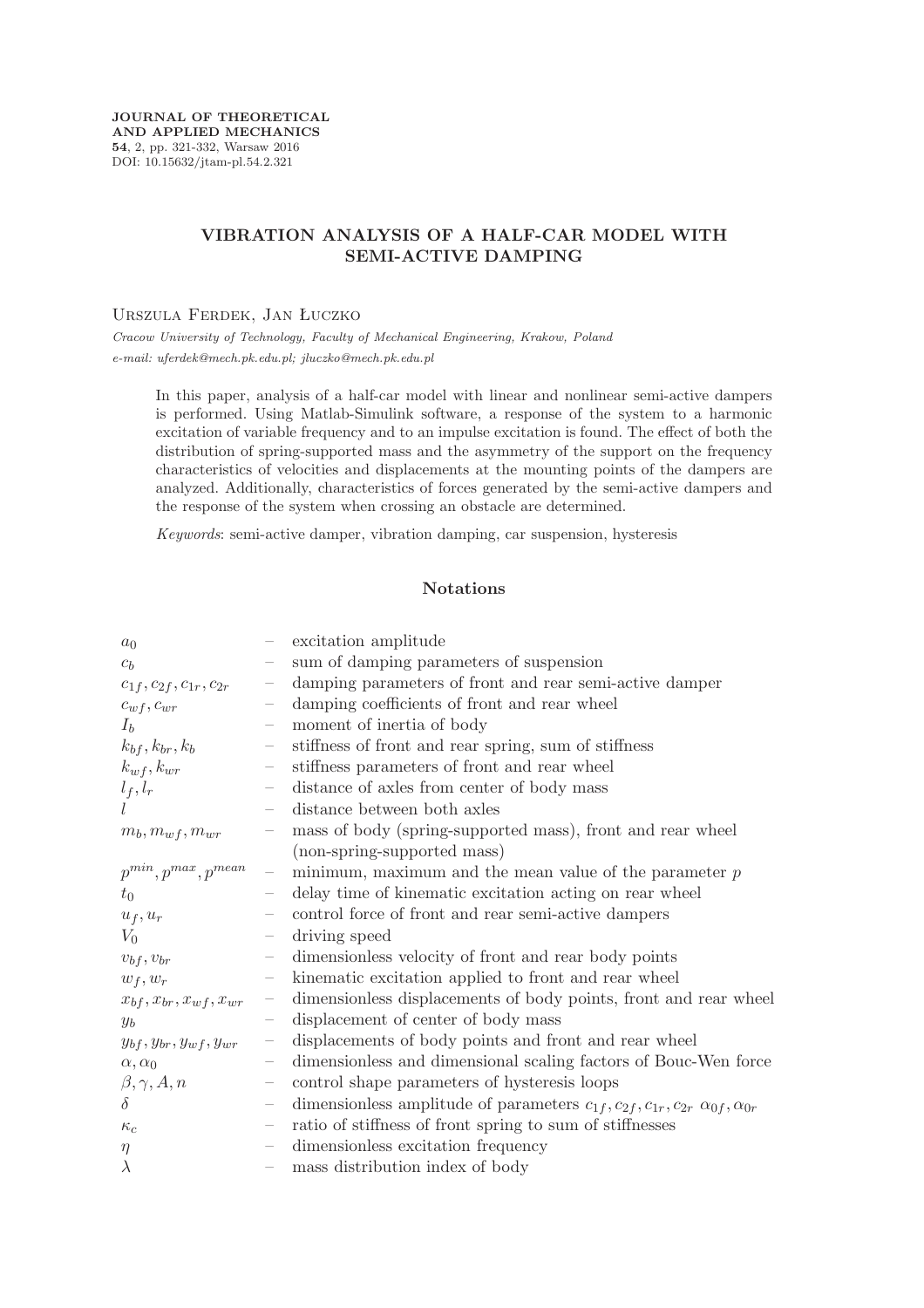$\phi_b$  – angle of rotation of body  $\omega, \omega_0$  – excitation and reference frequency

## **1. Introduction**

The primary cause of vibrations affecting the driver of a car are kinematic disturbances resulting from road surface irregularities. Elimination of these vibrations is essential in order to improve both the comfort and the safety of the passenger. When the vehicle is driving across a road with large irregularities (obstacles), its wheels might get separated from the surface of the road, which in turn decreases the efficiency of force transmission of the drive, braking and steering systems of the car. An improved driving dynamics and better road traction on curves and bumps can be achieved by using the so-called "hard suspension". However, the cost is the reduction of comfort of the passenger. The criteria for assessing the quality of shock absorbers should therefore include both the minimization of car body vibration and appropriate wheel-road adhesion (Łuczko and Ferdek, 2012).

In order to perform dynamical analysis, either a quarter-car (Gopala Rao and Narayanan, 2009; Huang and Chen, 2006) or a half-car (Ihsan *et al.*, 2009; Sapiński and Rosół, 2008) model can be used. The quarter-car model that consists of a non spring-supported mass (a wheel with partial of suspension) and a spring-supported mass (1*/*4 car body) is a two-degrees of freedom model and is usually used for testing of the performance of control algorithms. The half-car four- -degrees of freedom model consist of two non-spring supported masses and a spring-supported one (1*/*2 car body). It additionally includes rotation angle of the body and allows analysis of the response to the excitation applied to both wheels of the vehicle.

Dampers used in the suspension system can be either passive, semi-active or active. Dynamical properties of the dampers are usually defined by models with hysteresis characteristics, such as Bingham (Prabakar *et al.*, 2009), Bouc-Wen (Dominguez *et al.*, 2008; Yao *et al.*, 2002) or Spencer model (Spencer *et al.*, 1996).

Requirements set for the comfort and safety of driving can be fulfilled by using semi-active suspension systems, introduced by Crosby and Karnopp (1973). In comparison to passive ones, the semi-active systems allow the damping force to be adjusted depending on driving conditions. Additionally, they require less power than similar active systems.

Several methods of control have been used, some of which can be found in the paper by Ahmadian (2001). Liu *et al.* (2005) as well as Wu and Griffin (1997), when analyzing on-off control, assume that the damping force should by high if the product of relative and absolute velocity is more than zero. Fischer and Isermann (2004) analyzed the relation between parameters of the car suspension system and the driving comfort as well as the safety indexes. They defined the comfort index as the effective acceleration value while the safety index as the effective ratio of the dynamic and static response. In the study by Sapiński and Martynowicz (2005), the results were presented for the theoretical and experimental half-car model, in which the car suspension was controlled by two separate magneto-rheological dampers (MR damper).

Some interesting options for control of a semi-active car suspension were presented by Ahmadian (2001). The most common model to be analyzed was the quarter-car one. In the steady-state case, the response to the harmonic excitation was analyzed, while in the transient one (Ahmadian and Vahdati, 2006), the response to the unit step. To ensure a compromise between the requirements for both comfort and safety, hybrid control with a MR damper is used (Goncalves and Ahmadian, 2003) and a combination of sky-hook and ground-hook control. The damping control algorithm was changed by a step function (on-off control) in order to simulate the behaviour of the damper between the constant reference point and a spring-supported (sky-hook – comfort) or non spring-supported mass (ground-hook – safety).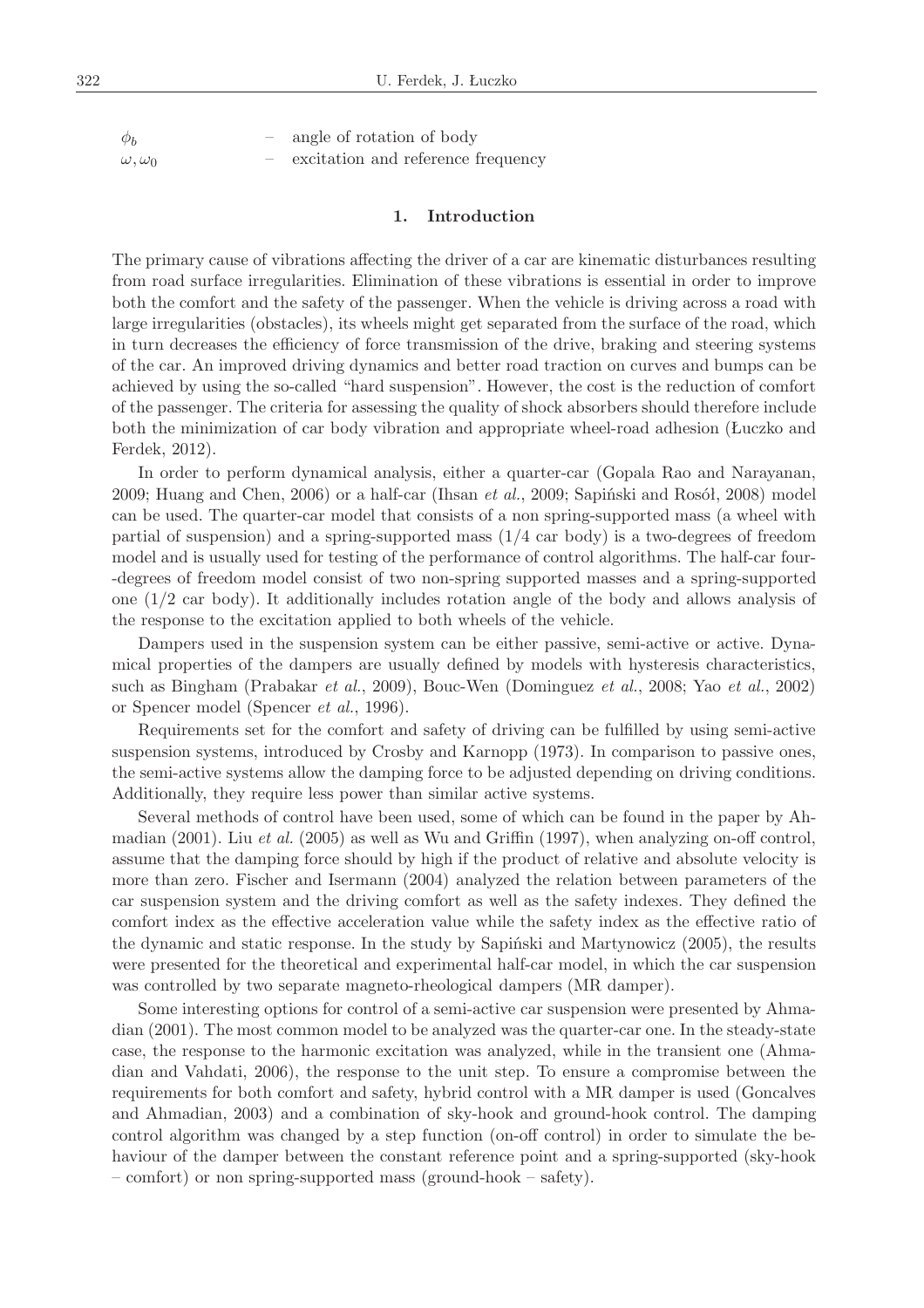In the paper by Łuczko and Ferdek (2012), the effectiveness of damping of vibration of a quarter-car model by both semi-active and passive dampers was compared. Several different algorithms were proposed for semi-active dampers. The effect of these algorithms on the factors corresponding to driving safety and comfort were analyzed.

In this paper, analysis of a half-car model of a car by semi-active suspension is performed. The influence of parameters of the model on the efficiency of spring-supported mass damping is considered.

#### **2. Half-car suspension model**

Figure 1 shows the analyzed half-car model of an automobile. Vibration of the system around the static equilibrium position can be written using the following differential equations

$$
m_{wf}\ddot{y}_{wf} = -c_{wf}(\dot{y}_{wf} - \dot{w}_f) - k_{wf}(y_{wf} - w_f) + k_{bf}(y_{bf} - y_{wf}) - u_f
$$
  
\n
$$
m_{wr}\ddot{y}_{wr} = -c_{wr}(\dot{y}_{wr} - \dot{w}_r) - k_{wr}(y_{wr} - w_r) + k_{br}(y_{br} - y_{wr}) - u_r
$$
  
\n
$$
m_b\ddot{y}_b = -k_{bf}(y_{bf} - y_{wf}) - k_{br}(y_{br} - y_{wr}) + u_f + u_r
$$
  
\n
$$
I_b\ddot{\phi}_b = l_fk_{bf}(y_{bf} - y_{wf}) - l_rk_{br}(y_{br} - y_{wr}) - l_fu_f + l_ru_r
$$
\n(2.1)

where  $y_{wf}$  and  $y_{wr}$ , are displacements of the front and rear suspension systems (i.e. the non--spring-supported mass  $m_{wf}$  and  $m_{wr}$ ,  $y_{bf}$  and  $y_{br}$  are displacements of the points connecting the car body (spring-supported mass  $m_b$  of inertia  $I_b$ ) with the suspension systems.



Fig. 1. Half-car model

Additionally, two parameters are introduced which are respectively: position *y<sup>b</sup>* of the mass center and rotation angle  $\phi_b$  of the car body. They can be found using the following equations (on the assumption of small displacements)

$$
y_b = \frac{l_r y_{bf} + l_f y_{br}}{l} \qquad \qquad \phi_b = \frac{y_{br} - y_{bf}}{l} \tag{2.2}
$$

The function  $w_f(t)$  and  $w_r(t) = w_f(t - t_0)$  define the applied kinematic excitation, which corresponds to the profile of the road. The delay time  $t_0$  is related to driving velocity  $V_0$  and distance  $l = l_f + l_r$  between both vehicle axles. The parameters:  $k_{wf}$ ,  $k_{wr}$  and  $c_{wf}$ ,  $c_{wr}$  define stiffness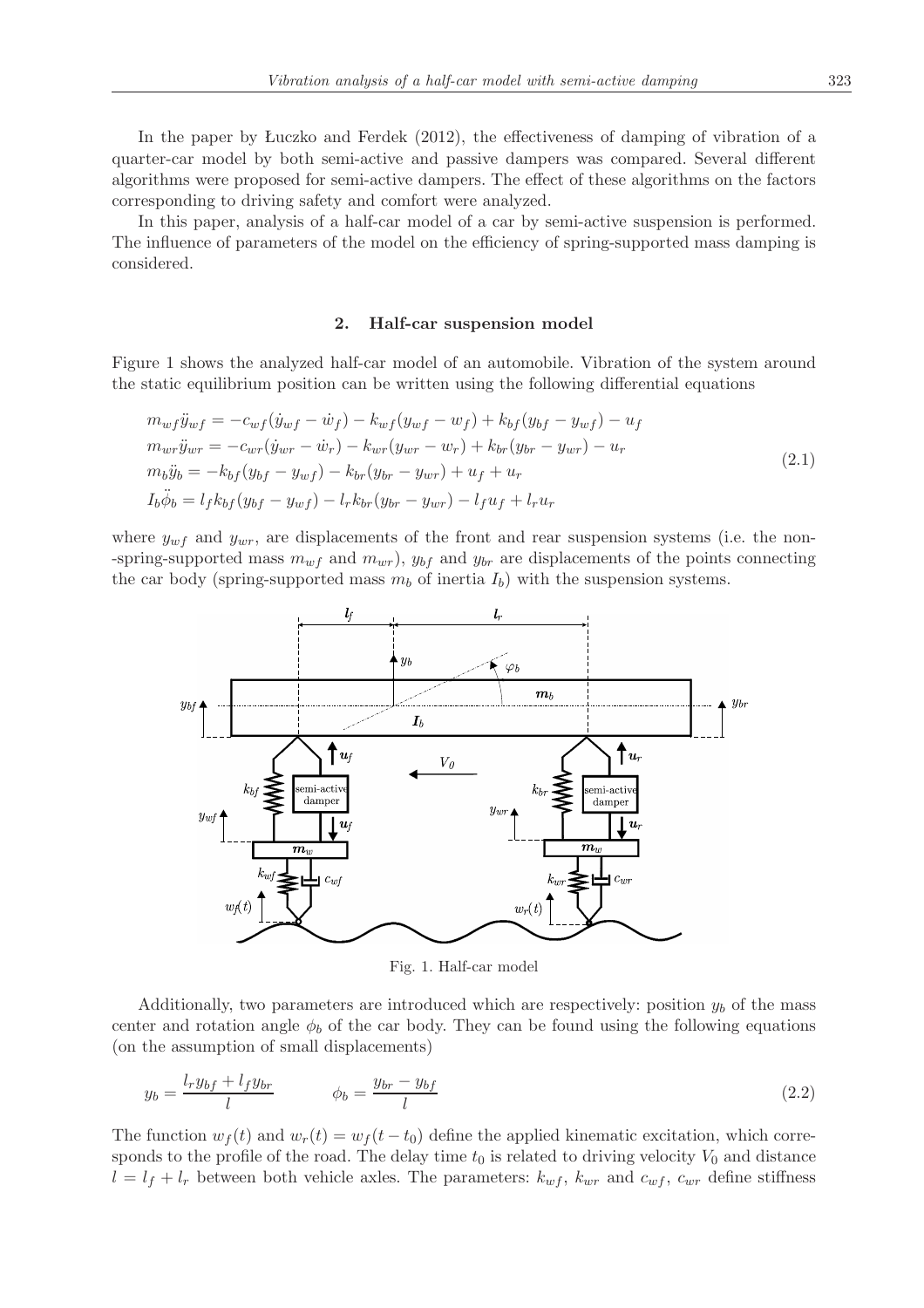and damping parameters of the front and rear wheel, while  $k_{bf}$ ,  $k_{br}$  are stiffneses of the front and rear spring respectively. The definition of forces  $u_f$  and  $u_r$  which are generated by semi-active dampers and applied to the non-spring-supported and spring-supported masses, are defined in Section 2 of this paper.

Equations (2.1) can be written in a matrix form. In order to do so, the third and the fourth equation of the system must be transformed  $(2.1)$ , including additional relations  $(2.2)$ . By choosing the displacements  $y_{wf}$ ,  $y_{wr}$ ,  $y_{bf}$  and  $y_{br}$  for coordinates of the vector **y**, vibration of the system can be, after introduction of mass **M**, damping **C** and stiffness matrix **K**, presented in form of the second-order matrix equation

$$
\mathbf{M}\ddot{\mathbf{y}} + \mathbf{C}\dot{\mathbf{y}} + \mathbf{K}\mathbf{y} = \mathbf{B}\mathbf{u} + \mathbf{F}\mathbf{w}(t)
$$
\n(2.3)

where  $\mathbf{y} = [y_{wf}, y_{wr}, y_{bf}, y_{br}]T$ ,  $\mathbf{u} = [u_f, u_r]^T$  and  $\mathbf{w} = [w_f, w_r]^T$ . The stiffness matrix is as shown below

$$
\mathbf{K} = \begin{bmatrix} k_{wf} + k_{bf} & 0 & -k_{bf} & 0\\ 0 & k_{wr} + k_{br} & 0 & -k_{br}\\ -k_{bf} & 0 & k_{bf} & 0\\ 0 & -k_{br} & 0 & k_{br} \end{bmatrix}
$$
(2.4)

The damping matrix, after inclusion of passive dampers present in the vibroisolation systems, has the identical structure as the stiffness matrix. As damping properties of the wheels are usually omitted  $(c_{wf} = c_{wr} = 0)$  and the effect of passive dampers is already included in the forces  $u_f$  and  $u_r$ , the matrix **C** is empty. The mass matrix can be presented in the form:

$$
\mathbf{M} = \begin{bmatrix} \mathbf{M}_w & \mathbf{0} \\ \mathbf{0} & \mathbf{M}_b \end{bmatrix} \tag{2.5}
$$

where

 $\overline{a}$ 

 $\frac{1}{2}$ 

$$
\mathbf{M}_{w} = \begin{bmatrix} m_{wf} & 0\\ 0 & m_{wr} \end{bmatrix} \qquad \mathbf{M}_{b} = \begin{bmatrix} \frac{m_{b}l_{r}^{2} + I_{b}}{l^{2}} & \frac{m_{b}l_{f}l_{r} - I_{b}}{l^{2}}\\ \frac{m_{b}l_{f}l_{r} - I_{b}}{l^{2}} & \frac{m_{b}l_{f}^{2} + I_{b}}{l^{2}} \end{bmatrix}
$$
(2.6)

From Eqs (2.5) and (2.6), it can be seen that when the condition  $m_b l_f l_r - I_b = 0$  is fulfilled, the matrix **M** becomes diagonal, and with the matrix **K** given in (2.4), decoupling of vertical vibration of the rear and front part of the vehicle, is possible. If the so-called "mass distribution index"  $\lambda = I_b/m_b l_f l_r$  is close to 1, the excitation applied to one axle does not cause vibration of the other one. The matrices  $\overrightarrow{B}$  and  $\overrightarrow{F}$  can be written as follows

$$
\tilde{\mathbf{B}} = \begin{bmatrix} -1 & 0 \\ 0 & -1 \\ 1 & 0 \\ 0 & 1 \end{bmatrix} \qquad \qquad \tilde{\mathbf{F}} = \begin{bmatrix} k_{wf} & 0 \\ 0 & k_{wr} \\ 0 & 0 \\ 0 & 0 \end{bmatrix}
$$
 (2.7)

In order to transform matrix equation of motion (2.3) in the first-order form suitable for performing the numerical simulations, a modified state vector that includes velocities, is introduced

$$
\mathbf{x} = \begin{bmatrix} \mathbf{x}_1 \\ \mathbf{x}_2 \end{bmatrix} = \begin{bmatrix} \mathbf{y} \\ \mathbf{\dot{y}} \end{bmatrix} \tag{2.8}
$$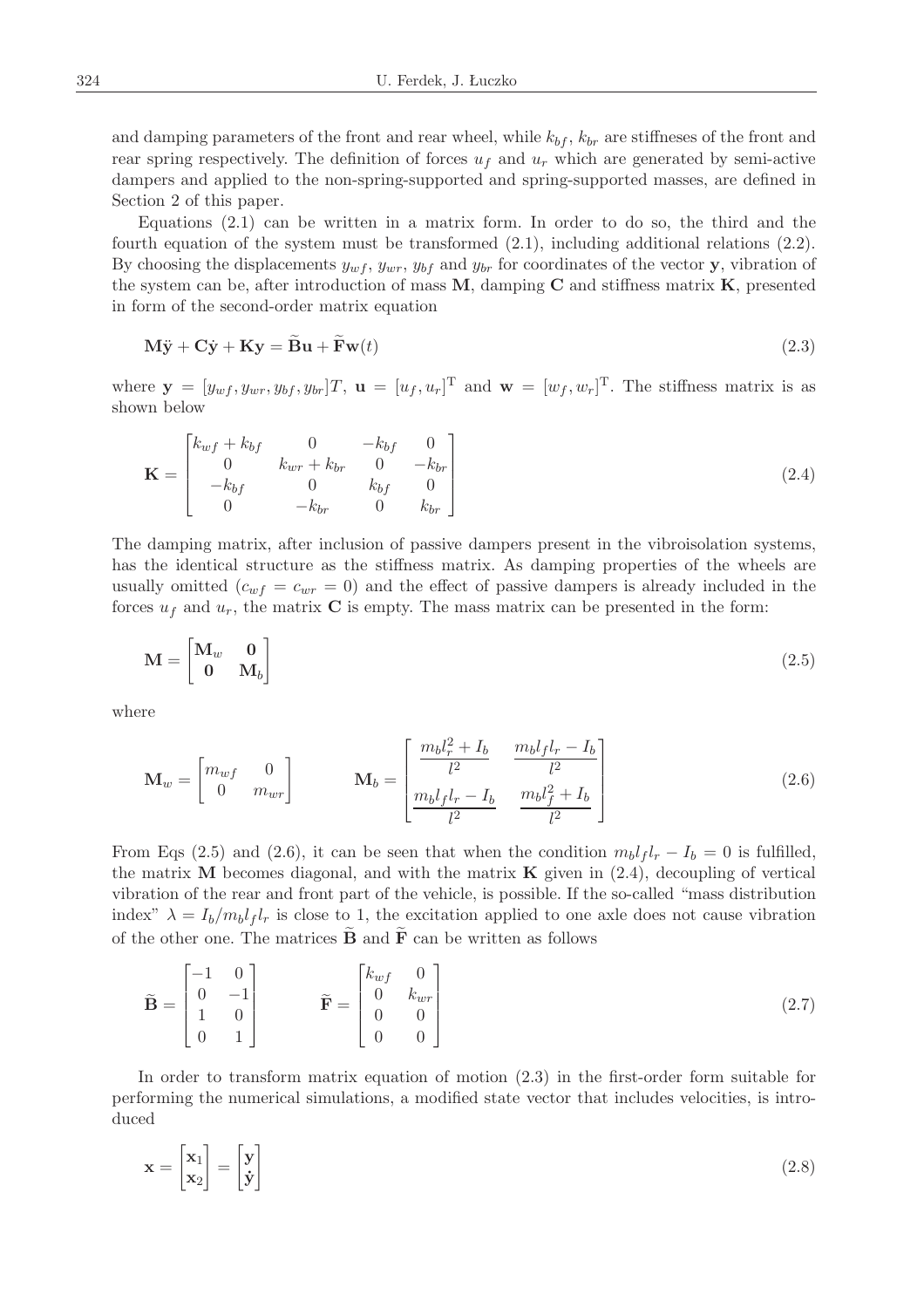Motion of the system can be now written using the equation

$$
\dot{\mathbf{x}} = \mathbf{A}\mathbf{x} + \mathbf{B}\mathbf{u} + \mathbf{F}\mathbf{w}(t) \tag{2.9}
$$

The relation between the matrix *A* and the matrices present in equation (2.3) is

$$
\mathbf{A} = \begin{bmatrix} \mathbf{0}^{(4 \times 4)} & \mathbf{I}^{(4 \times 4)} \\ -\mathbf{M}^{-1}\mathbf{K} & -\mathbf{M}^{-1}\mathbf{C} \end{bmatrix}
$$
(2.10)

where  $\mathbf{0}^{(4\times4)}$  and  $\mathbf{I}^{(4\times4)}$  are, respectively, an empty and singular matrix of  $4\times4$  size. The same holds for the matrices

$$
\mathbf{B} = \begin{bmatrix} \mathbf{0}^{(4 \times 2)} \\ \mathbf{M}^{-1} \tilde{\mathbf{B}} \end{bmatrix} \qquad \qquad \mathbf{F} = \begin{bmatrix} \mathbf{0}^{(4 \times 2)} \\ \mathbf{M}^{-1} \tilde{\mathbf{F}} \end{bmatrix}
$$
(2.11)

where the matrix  $\mathbf{0}^{(4\times2)}$  is an empty matrix of  $4\times2$  size. Matrix equation (2.9) is well-suited for analysis of active systems in which the control vector **u** is treated as the sought optimal control vector.

### **3. Semi-active dampers**

The analysis presented below is limited to testing the effect of several selected half-car model parameters and two semi-active dampers on dynamical characteristics of the system. The forces generated by a simplified model of the semi-active damper (denoted as SA1) after introduction of the functions

$$
u^{Lin}(\dot{y}_1, \dot{y}_2) = \begin{cases} c^{max}(\dot{y}_1 - \dot{y}_2) & \dot{y}_2(\dot{y}_1 - \dot{y}_2) \le 0\\ c^{min}(\dot{y}_1 - \dot{y}_2) & \dot{y}_2(\dot{y}_1 - \dot{y}_2) > 0 \end{cases}
$$
(3.1)

can be calculated from the equations

$$
u_f = u^{Lin}(\dot{y}_{wf}, \dot{y}_{bf})
$$
  

$$
u_r = u^{Lin}(\dot{y}_{wr}, \dot{y}_{br})
$$
\n(3.2)

In SA1 damper model, the forces are proportional to the relative velocity, with higher energy dissipation if the momentary power if less than zero (which means that energy is retrieved from the spring-supported mass). For  $c^{max} = c^{min}$ , equations (3.1) and (3.2) define the passive damper (PS).

The other type of a semi-active damper (SA2) is defined (Spencer *et al.*, 1996) using the Spencer model (Fig. 2). The mathematical description of the generated force is more complicated in this case. Based on the study by Ferdek and Łuczko (2011), a concise force definition can be presented

$$
u_f = u^{Spencer}(y_{wf}, \dot{y}_{wf}, \dot{y}_{bf})
$$
  

$$
u_r = u^{Spencer}(y_{wr}, \dot{y}_{wr}, \dot{y}_{br})
$$
\n(3.3)

where

$$
u^{Spencer}(y_1, \dot{y}_1, \dot{y}_2) = c_2(\dot{z}_1 - \dot{y}_2)
$$
\n(3.4)

Additional parameters  $z_1$  and  $z_2$  can be obtained from the set of equations

$$
k_1(y_1 - z_1) + c_1(\dot{y}_1 - \dot{z}_1) - \alpha_0 z_2 = c_2(\dot{z}_1 - \dot{y}_2)
$$
  
\n
$$
\dot{z}_2 = A\dot{z}_0\{1 - [\gamma + \beta \text{sgn}(z_2 \dot{z}_0)]|z_2|^n\}
$$
\n(3.5)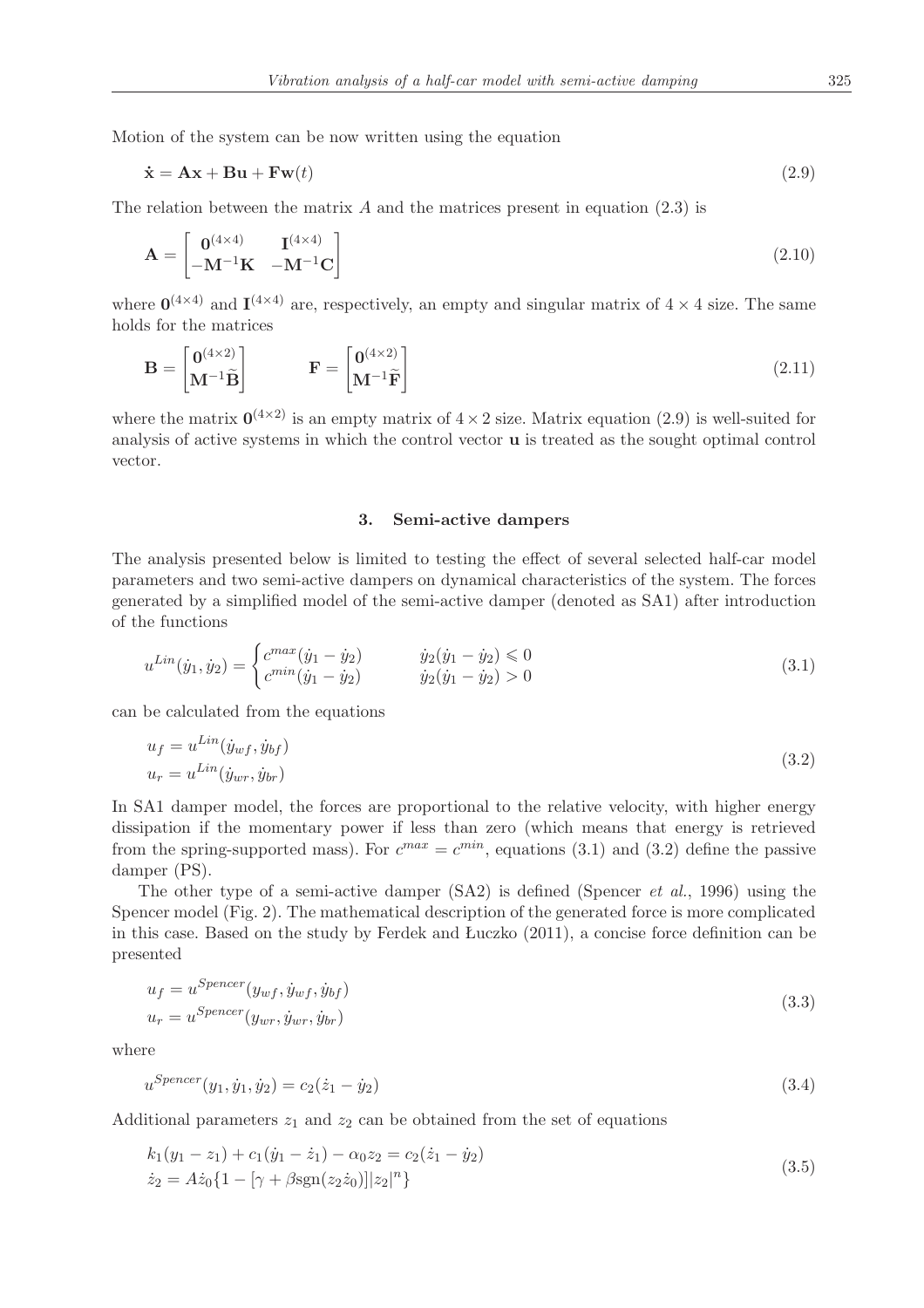

Fig. 2. Model of the semi-active Spencer damper

in which  $z_0 = z_1 - y_1$  and  $\beta + \gamma = 1(0 \le \beta \le 1, 0 \le \gamma \le 1)$ . Equation (3.5)<sub>1</sub> can be interpreted as the equilibrium condition of forces acting on a massless middle element in the Spencer model (Fig. 2). The dimensionless variable  $z_2$ , which is the solution of differential equation  $(3.5)_2$ proposed in a similar form by Bouc-Wen (Spencer *et al.*, 1996), determined the appearance of a hysteresis. Its shape depends on the parameters *A*,  $\gamma$ ,  $\beta$  and *n*. The parameters  $\beta$  and  $\gamma$  have impact on the characteristic only when *A* is small. In such a case, an increase in  $\beta$  causes the width of the hysteresis to be slightly decreased. Most often, when forming the characteristic, the value  $n = 2$  is chosen, in rare cases  $n = 1$  is taken. The parameter *A* is the one that strongly influences the shape of the hysteresis. With a increase in the parameter *A*, the lower and upper limits of the Bouc-Wen model characteristic are symmetrical. In the numerical calculations, emphasis is put on the analysis of coefficients  $\alpha_0$ ,  $c_1$  and  $c_2$  and their impact on the solution. The parameters of  $A = 50 \text{ m}^{-1}$ ,  $\gamma = \beta = 0.5$  and  $n = 2$  have been taken from the literature.

The slope of the force characteristic in the high velocity range depends on the value of a substitute damping coefficient  $c_z = c_1 c_2/(c_1 + c_2)$  with a relation close to linear. For lower velocities, the slope and inflection point of the characteristic are related to the parameter  $\alpha_0$ .

In the semi-active damper (e.g. magneto-rheological one), it is assumed that the parameters  $\alpha_0$ ,  $c_1$  and  $c_2$  of the Spencer model are linearly dependent on the control voltage. By taking a control algorithm analogical to (3.1), it can be assumed that  $c_k = p(\dot{y}_1, \dot{y}_2, c_k^{max}, c_k^{min}), k = 1, 2$ and  $\alpha_0 = p(\dot{y}_1, \dot{y}_2, \alpha_0^{max}, \alpha_0^{min})$ , with *p* defined using the formula

$$
p(\dot{y}_1, \dot{y}_2, p^{max}, p^{min}) = \begin{cases} p^{max} & \dot{y}_2(\dot{y}_1 - \dot{y}_2) \le 0\\ p^{min} & \dot{y}_2(\dot{y}_1 - \dot{y}_2) > 0 \end{cases}
$$
(3.6)

#### **4. Results of numerical calculations**

In the numerical calculations, the emphasis is placed on analyzing the effect of a few selected parameters of the system, with other parameters assumed as follows:  $l_f = 0.94$  m,  $l_r = 1.66$  m,  $m_b = 510 \text{ kg}, m_{wf} = m_{wr} = 28 \text{ kg}, I_b = \lambda m_b l_f l_r \text{ (variable } \lambda), k_{wf} = k_{wr} = 180000 \text{ N/m},$  $k_b = 40000 \text{ N/m}, k_1 = 0.01k_b, c_{wf} = c_{wr} = 0, A = 50 \text{ m}^{-1} \text{ and } B = \gamma = 0.5.$  When analyzing the effect of stiffness of the front and rear suspension system, it is assumed that  $k_{bf} = \kappa_k k_b$ ,  $k_{br} = (1 - \kappa_k) k_b$ ,  $(0 < \kappa_k < 1)$ ,  $k_b$  – is the sum of stiffness parameters. Similarly, when considering the effect of energy dissipation, the parameters of PS damper are:  $c_{bf} = \kappa_c c_b$ ,  $c_{br} = (1 - \kappa_c)c_b$ ,  $(0 < \kappa_c < 1)$ . The value of  $c_b = 2260 \text{ Ns/m}$  has been chosen such that the dimensionless damping factor, given by equation

$$
\zeta = \frac{c_b}{2m_b\omega_0} = \frac{c_{bf} + c_{br}}{2m_b\omega_0} \tag{4.1}
$$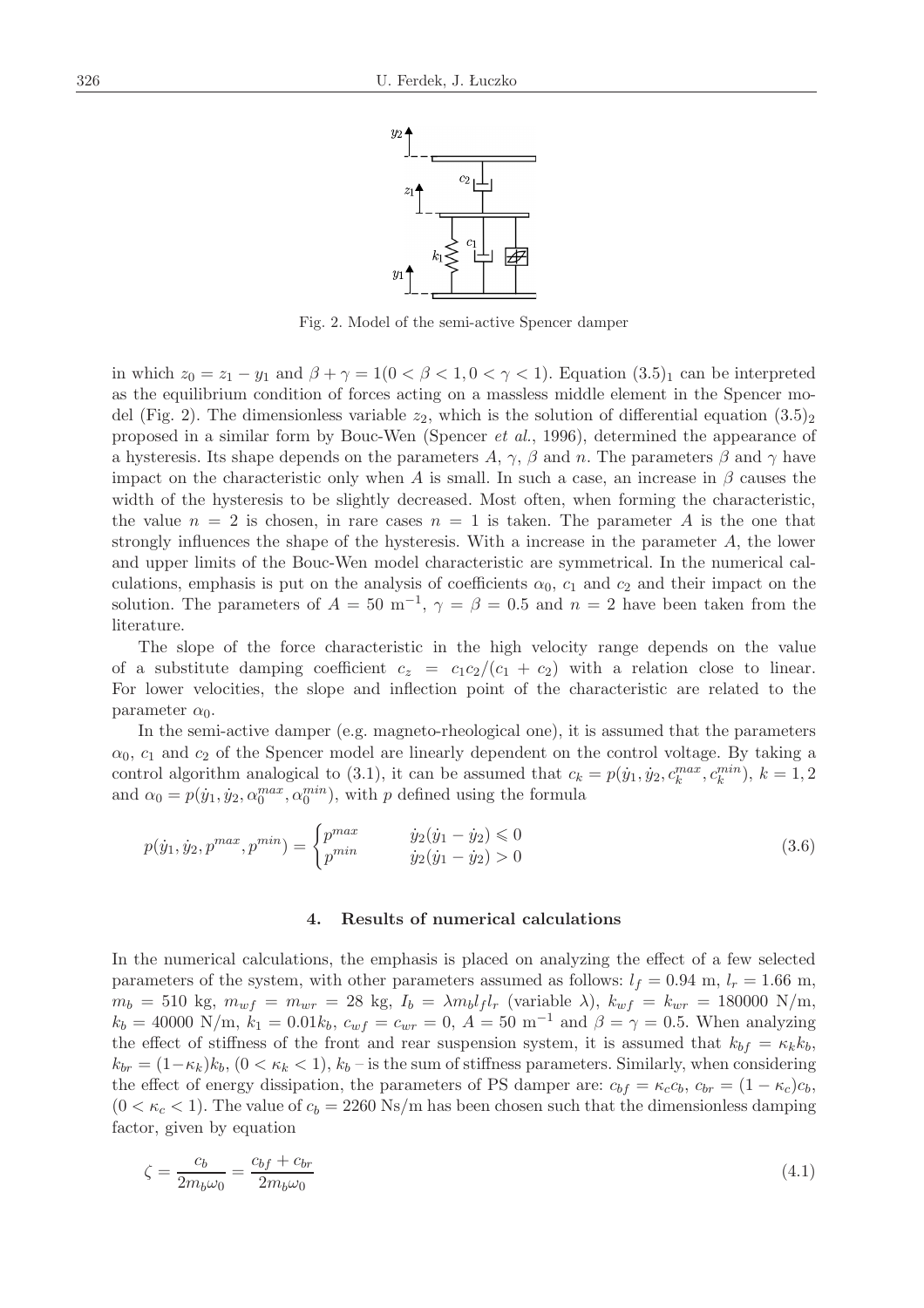is  $\zeta \approx 0.25$  – the recommended value for vehicle shock absorbers. The dimensionless angular velocity  $\omega_0$  (close to the two highest vibration modes of the system) present in Eq. (4.1) is defined as follows

$$
\omega_0 = \sqrt{\frac{k_b}{m_b}} = \sqrt{\frac{k_{bf} + k_{br}}{m_b}}
$$
\n(4.2)

When choosing the parameters of semi-active dampers, the same assumption is made regarding the parameters of front and rear dampers as well as the energy dissipation level. For SA1 damper, it is assumed that the mean value of damping coefficients are:  $c_f^{mean} = \kappa_c c_b$ ,  $c_r^{mean} = (1 - \kappa_c)c_b$ , while the extreme values can be calculated from

$$
p^{max} = (1 + \delta)p^{mean} \qquad p^{min} = (1 - \delta)p^{mean} \qquad (4.3)
$$

where  $p = c_f$  or  $p = c_r$  and  $0 < \delta < 1$ .

SA2 damper has a higher number of significant parameters. Formulas (4.3) need to be used for the extreme parameters  $\alpha_0$ ,  $c_1$  and  $c_2$  of the front and rear damper, while the mean values  $c_{1f}^{mean}$ ,  $c_{2f}^{mean}$ ,  $c_{1r}^{mean}$  and  $c_{2r}^{mean}$  must be chosen such that the coefficient  $\zeta$  has the desired value. From literature (Prabakar *et al.*, 2009; Spencer *et al.*, 1996), it can be seen that  $c_{1f}^{mean}$ ,  $c_{1r}^{mean}$ values are an order lower from  $c_{2f}^{mean}$ ,  $c_{2r}^{mean}$  ones. These are chosen as follows:  $c_{1f} = 1.1 \kappa_c c_b$ ,  $c_{2f} = 11\kappa_c c_b$ ,  $c_{1r} = 1.1(1 - \kappa_c)c_b$  and  $c_{2r} = 11(1 - \kappa_c)c_b$ . For the chosen values, the relation  $c_{z}f + c_{z}r = c_b$ , where  $c_z = c_1c_2/(c_1 + c_2)$  is true and coefficient (4.1) is equal to  $\zeta = 0.25$ .

The values of varying parameters are presented with analysis of the results of numerical simulations. When presenting the results, the dimensionless parameters are introduced relating the displacements with the excitation amplitude  $a_0$ , velocities with the value  $\omega_0 a_0$ , while accelerations with  $\omega_0^2 a_0$ , and forces with  $k_b a_0$ .

One of less known parameters of the system is the delay time  $t_0$  between the functions describing motion of the front and rear wheel of the vehicle. In order to estimate it, it is assumed that the angular frequency of the kinematic excitation  $\omega$  is related for the given road profile linearly with the velocity  $V_0$ , or using the formula:  $\omega = \mu V_0$ . For motion with constant velocity  $V_0$ , the relation  $t_0 = l/V_0$ , where *l* is the distance between both axles, is also true. By additionally assuming that the lowest vibration mode of the approximate frequency  $\omega_0$  is related to a known velocity  $V_r$ , the value of the parameter  $\mu = \omega_0/V_r$  and the delay time  $t_0 = \omega_0 l/V_r \omega$  can be calculated, e.g. for given:  $V_r = 20 \text{ km/h}$ ,  $l = 2.6 \text{ m}$  and  $\omega_0 = 8.856 \text{ rd/s}$  a value of  $t_0 \approx 4.15/\omega$ is found.

The frequency characteristics are ideal for the purpose of global evaluation of dynamical properties of the system. In the simulations, the kinematic excitation is usually defined by the harmonic function of a modulated angular frequency: (e.g. "Chirp Signal" in Simulink). If the simulation time is high enough, an approximate frequency characteristic can be acquired by graphing the maximal responses of the system.

In order to illustrate the effect of car body mass distribution, characteristics of maximal dimensionless velocities  $v_{bf} = \dot{x}_3/\omega_0 a_0$  and  $v_{br} = \dot{x}_4/\omega_0 a_0$  (in the points connecting the body and the suspension) with relation to the dimensionless angular frequency of the excitation  $\eta = \omega/\omega_0$ are shown in Fig. 3. The analysis is limited to vibration comparison of systems with identical shock absorbers ( $\kappa_k = \kappa_c = 0.5$ ). The parameter defining the semi-active damper has been chosen as  $\delta = 0.5$ . The only modified value is the mass distribution ratio  $\lambda$ . The corresponding inertia of the spring-supported mass is  $I_b = \lambda m_b l_f l_r \approx 795.8\lambda$ . The actual value of  $\lambda$  should be close to one. Several exemplary values of this coefficient, calculated from the data presented in the literature, are equal:  $\lambda = 1.01$  (Feng *et al.*, 2003),  $\lambda = 1.09$  (Sam *et al.*, 2008),  $\lambda = 1.16$ (Lozia *et al.*, 2008),  $\lambda = 0.823$  (Prabakar *et al.*, 2009). However, in some cases this value is different, e.g. (Shamsi and Choupani, 2008)  $\lambda = 0.544$ , which is far from one.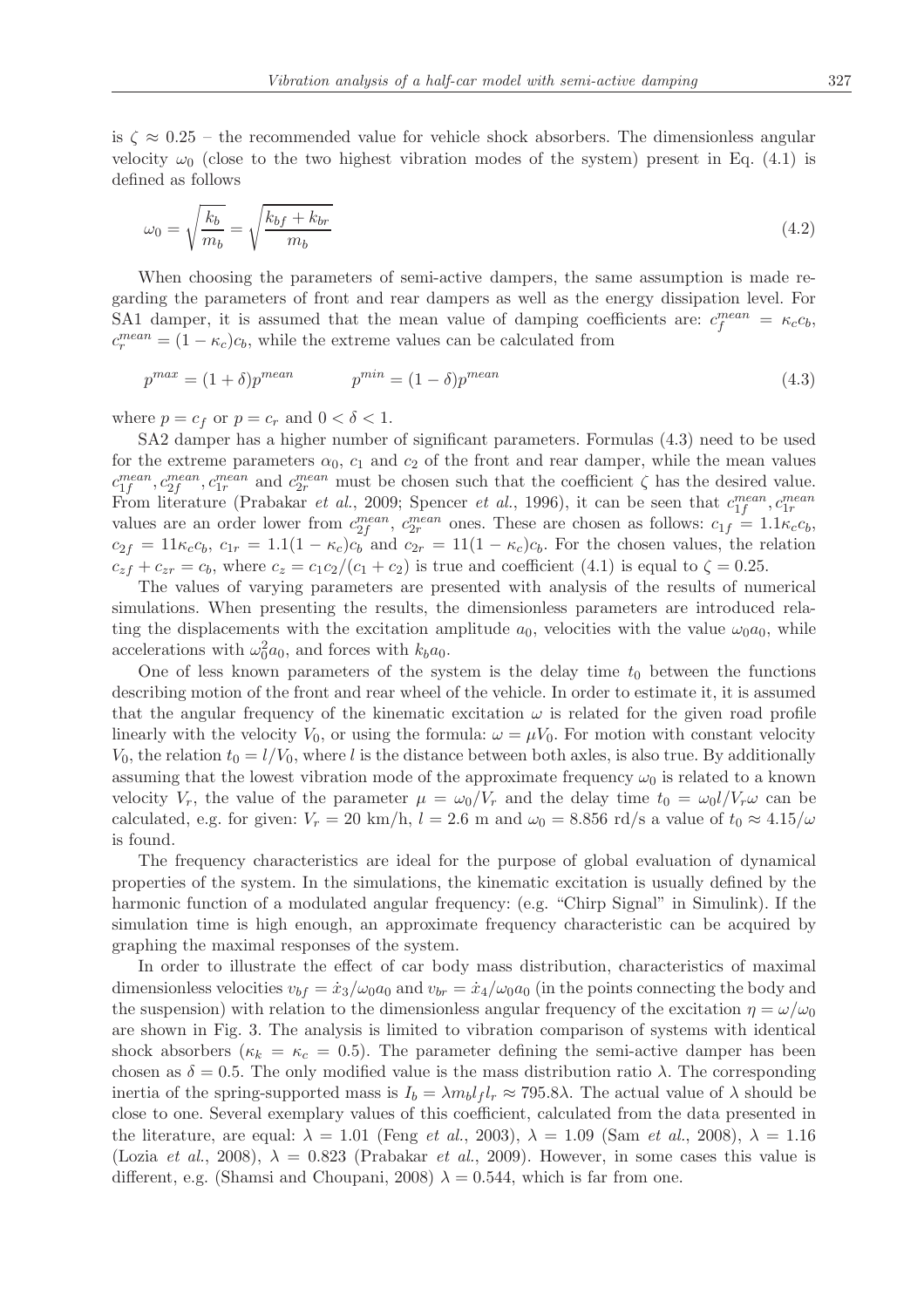

Fig. 3. Effect of spring-supported mass distribution on the frequency characteristics: (a) velocity  $v_{bf}$ , (b) velocity *vbr*

From the results presented in Fig. 3, it can be seen that the lower the coefficient  $\lambda$  becomes, the larger are the maximal velocities, especially within the resonance regimes. Although this model has four degrees of freedom, only two resonance regions can be seen on the presented frequency characteristics. This is caused by close proximity of the paired natural frequencies of the system. For example, when  $\lambda = 0.5$ , the natural frequency values of the linearized system related to  $\omega_0$  are equal to: 0.88 (dominant displacement of the front part of the vehicle), 1.44 (rear part), 8.97 and 9.16 (wheel vibration), while for  $\lambda = 2$  these values are respectively: 0.67, 0.97, 9.14 and 9.21.

A consequence of such a distribution of frequencies is dislocation of the lowest frequency region towards the lower frequency with an increase in  $\lambda$  and its slightly different disposition in the velocity characteristics  $v_{bf}$  and  $v_{br}$ . The location of the "second" region is less vulnerable to a change in the parameter  $\lambda$  and is similar to Fig. 3a and Fig. 3b.

Although the obtained results are only for SA1 damping system, the conclusions are more general, and essentially similar results are obtained for PS and SA2 systems.

In the case of SA2 system described by the Spencer model, the effectiveness of the damper, depends on chosen values of  $c_{1f}^{mean}$ ,  $c_{2f}^{mean}$ ,  $c_{1r}^{mean}$ ,  $c_{2r}^{mean}$  and  $\delta$ , but mostly on the parameter  $\alpha_0$ . Fig. 4 the shows the dimensionless displacement characteristics  $x_{wf} = x_1/a_0$  (non-spring--supported mass) and  $x_{bf} = x_3/a_0$  (spring-supported mass) for several values of the parameter  $\alpha = \alpha_0^{mean} / \alpha_0^{mean} k_b a_0$ . At  $\kappa_c = 0.5$  (symmetrical support), the relations are:  $c_{1f} = c_{1r} = 0.55c_b$ ,  $c_{2f} = c_{2r} = 5.5c_b$  and the mean value of the coefficient  $\zeta$  is close to 0.25. By analyzing Fig. 4b, one can see that the characteristic closest to the optimal is the curve obtained for  $\alpha = 0.5$ . Too high values of  $\alpha$  cause the forces to be much higher for low velocities, and also shift the inflation point location, which is undesirable especially in the range of high-frequency excitation. From the graphs shown in Fig. 4a, it can be concluded that within the range of high oscillation, which includes the third and fourth natural frequencies, the amplitudes of non-spring-supported



Fig. 4. Effect of the parameter  $\alpha$  on the frequency characteristics of SA2 system: (a) displacement  $x_{wf}$ , (b) displacement *xbf*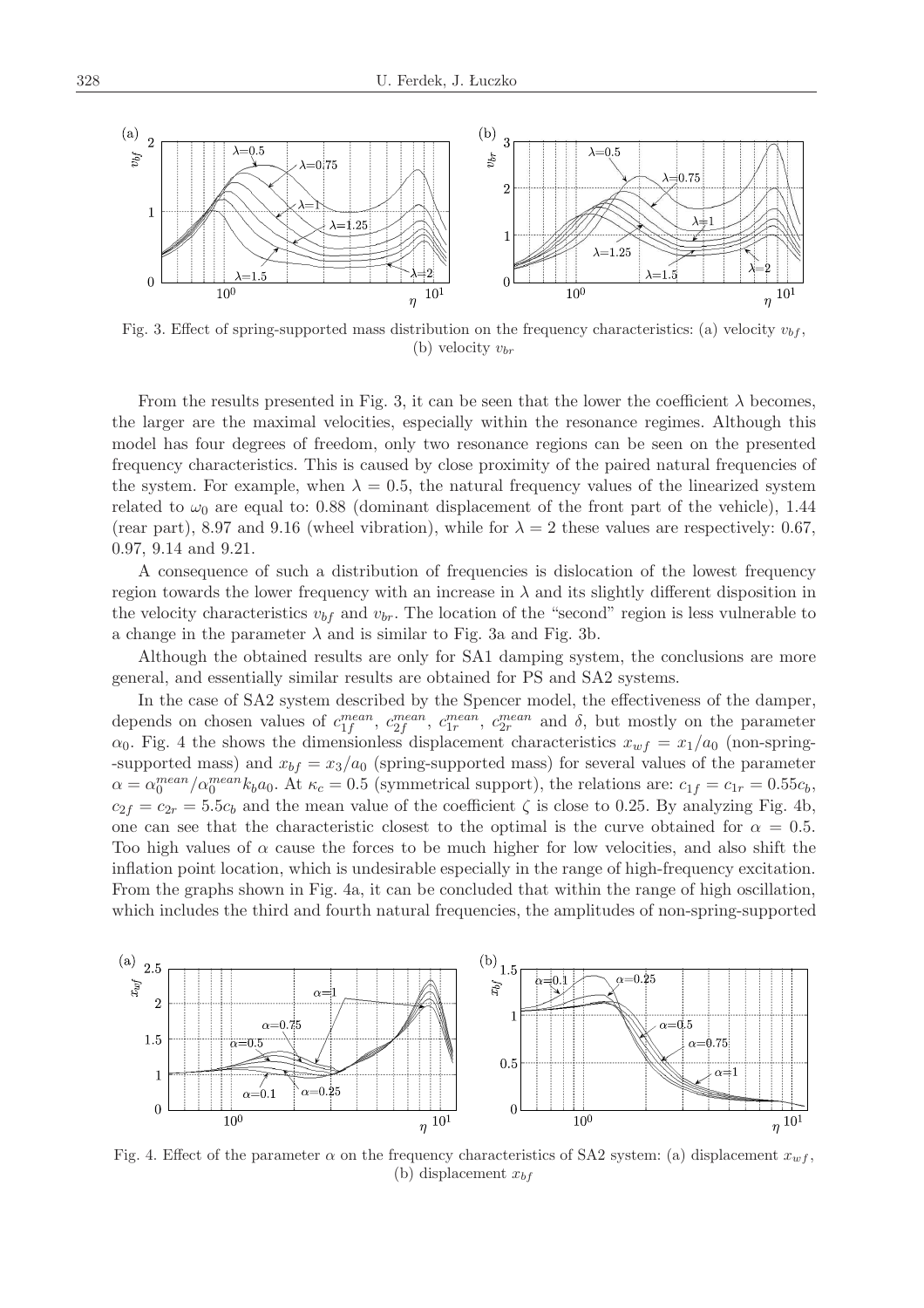masses (wheels) are significant. Additionally, within this range, the dynamic response values are also large, and so the indexes related to the driving safety and comfort are lower, which means that these semi-active dampers are not efficient.

In order to compare SA1 and SA2 dampers, the dimensionless force characteristics  $U_f = u_f / k_b a_0$  generated by both types of semi-active dampers are shown in Fig. 5. Only the front part of the car suspension is presented. As before, it is assumed that  $\kappa_k = \kappa_c = 0.5$ , (symmetrical model) with  $\lambda = 1$ ,  $\alpha = 0.5$ ,  $\zeta = 0.25$  and  $\delta = 0.5$ .



Fig. 5. Damper SA1 and SA2 characteristics: (a)  $\omega = 1$ , (b)  $\omega = 4$ 

The characteristic of SA1 damper is relatively simple. Two of its branches are straight lines of slopes equal to the given  $c_f^{min}$  and  $c_f^{max}$  values, while the lines linking the other two, should be, in theory, vertical. The reason for this deviation is due to the approximation used for the continuous switching step function (based on arctan). Such an approach is recommended for discontinuous functions due to its accuracy and the time of numerical computation required, and also in some cases for avoidance of undesirable effects caused by too frequent switching, e.g. chattering.

The characteristic of SA2 damper in the range of high velocities is similar to the one described above. The differences are visible within the range of low velocities. The average slope of the characteristic is higher and depends primarily on the parameter  $\alpha$ . The higher complexity of the graph is also due to the other parameters of the half-car model. Less complex characteristics can be obtained by analyzing a simpler model, such as a quarter-car model (Łuczko and Ferdek, 2012).

Figure 6 shows the frequency response of dimensionless displacements  $x_{bf} = x_3/a_0$  and  $x_{br} = x_4/a_0$  for passive PS and both semi-active SA1 and SA2 systems.



Fig. 6. Effect of the parameters  $\kappa_k$  and  $\kappa_c$  on frequency characteristics PS, SA1 and SA2: (a) displacement  $x_{bf}$ , (b) displacement  $x_{br}$ 

The case of symmetrical mounting  $\kappa_k = \kappa_c = 0.5$  (S systems, Fig. 6) and the asymmetrical one defined by parameters:  $\kappa_k = \kappa_c = l_r/l_f \approx 0.638$  (NS systems) is considered. For selected values of the parameter  $\kappa_k$ , the static deflections of the spring-supported mass under its own mass are identical in both locations of the connection with the suspension systems, while the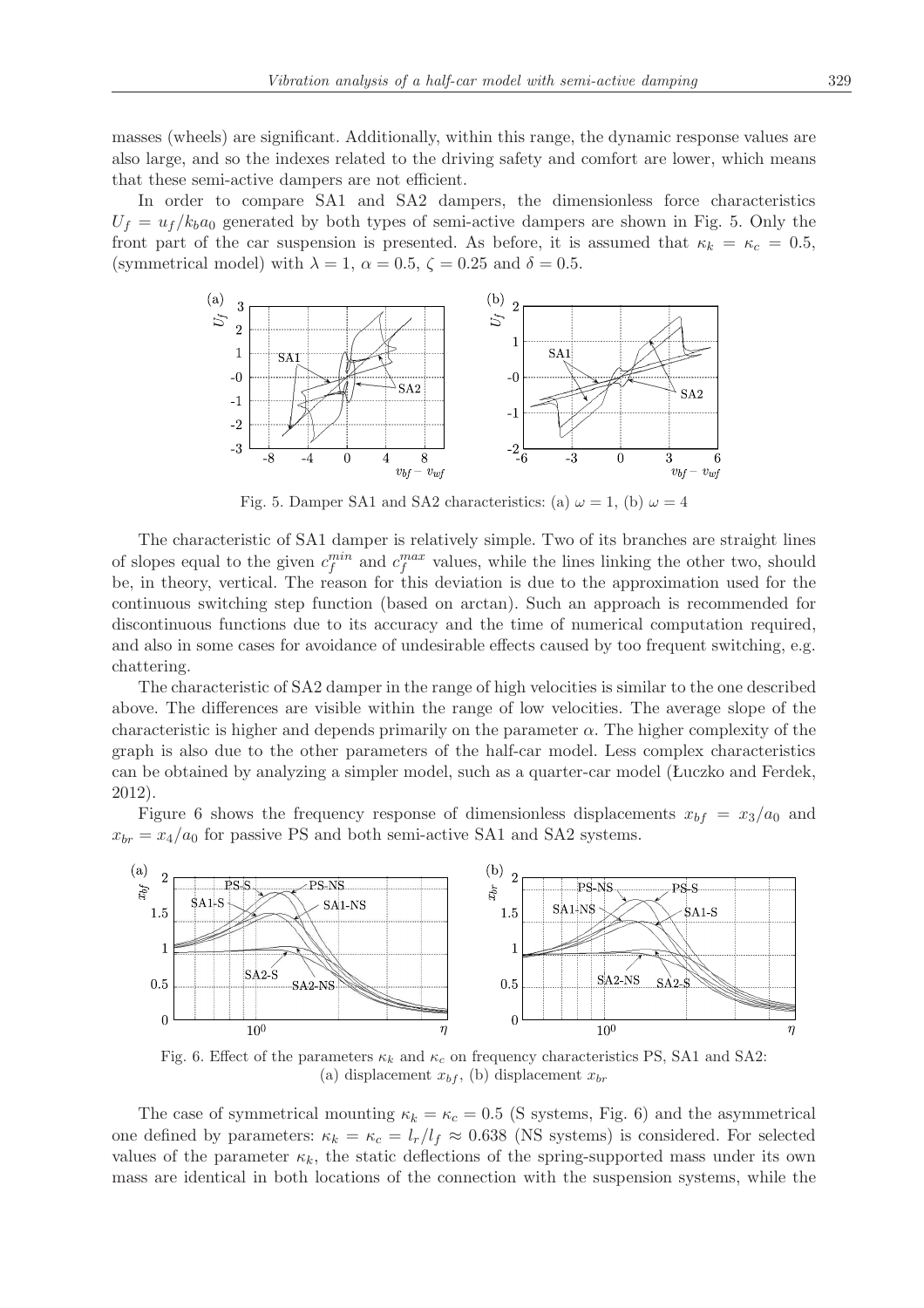center of stiffness overlaps the center of mass. The values  $\lambda = 1$ ,  $\alpha = 0.5$ ,  $\zeta = 0.25$  and  $\delta = 0.5$ have been assumed, while the other parameters of the Spencer model have been obtained using appropriate equations with known parameters  $\kappa_k$  and  $\kappa_c$ . When showing the results, only the region with the lowest natural mode (actually two lowest modes) are shown – the ones in which the car body vibration is dominant.

As the parameters for models PS, SA1 and SA2 are chosen in such a way that the natural frequencies are the same for the identical parameter  $\kappa_k$ , the dislocation of the resonance region is avoided. Such a dislocation is only visible between the curves obtained for  $\kappa_k = 0.5$ (S systems) and  $\kappa_k = 0.638$  (NS systems). The value of the parameter  $\kappa_k$  influences mostly the two lowest natural frequencies. The complex natural frequencies (related to  $\omega_0$ ) are equal: *η*<sup>1</sup> = *−*0*.*16 *±* 0*.*83*i*, *η*<sup>2</sup> = *−*0*.*29 *±* 1*.*10*i* for S systems and: *η*<sup>1</sup> = *−*0*.*195 *±* 0*.*927*i*,  $\eta_2 = -0.217 \pm 0.945i$  for NS ones.

The location of the resonance regions, as shown in Figs. 6a and 6b is directly related to the distribution of the natural frequencies of S and NS systems. As the low values correspond to the natural modes in which the displacement are dominant (and even more  $x_{br}$ ), the resonance frequency of S systems is lower than that in NS ones for characteristics of the displacement  $x_{bf}$ (Fig. 6a). The opposite effect is observed for the displacement  $x_{br}$  (Fig. 6b).

The vibration reduction level is indeed related to the parameter  $\kappa_k$  (at least within the analyzed regimes). Using a more stiff front mounting, the comfort of the driver is only slightly decreased but seems to be important when considering safety of the driver (this is not a subject of analysis in this study). The systems with SA1 dampers reduce vibration by around 20% when compared with passive ones, while the semi-active SA2 dampers are proved to be even more effective, reducing the values of the displacement  $x_{bf}$  and  $x_{br}$  twice in the fundamental resonance.

Figure 7 shows the response of PS, SA1 and SA2 dampers (dimensionless displacements *xbf* and  $x_{br}$ , velocities  $v_{bf}$  and accelerations  $a_{bf}$  in function of the dimensionless time  $\tau = \omega_0 t$  to an impulse excitation defined by equation (Shekhar *et al.*, 1999; Łuczko, 2011)

$$
w_f(t) = \frac{e}{4}a_0 \sum_{k=1}^{3} \omega_k (t - t_k)^2 \exp[-\omega_k (t - t_k)] H(t - t_k)
$$
\n(4.4)

where  $H()$  is the unit step function. Function  $(4.4)$  is supposed to simulate the vehicle crossing the same obstacle at three different velocities  $V_0 = \theta V_r$  (where  $\theta = 1/2, 1, 4$ ), which in equations (4.4) are represented by angular frequencies  $\omega_1 = 0.5\omega_0$ ,  $\omega_2 = \omega_0$  and  $\omega_3 = 4\omega_0$ . The values of  $t_k$ 



Fig. 7. Response of the system to an impulse excitation: (a)  $x_{bf}$ , (b)  $x_{br}$ , (c)  $v_{bf}$ , (d)  $a_{bf}$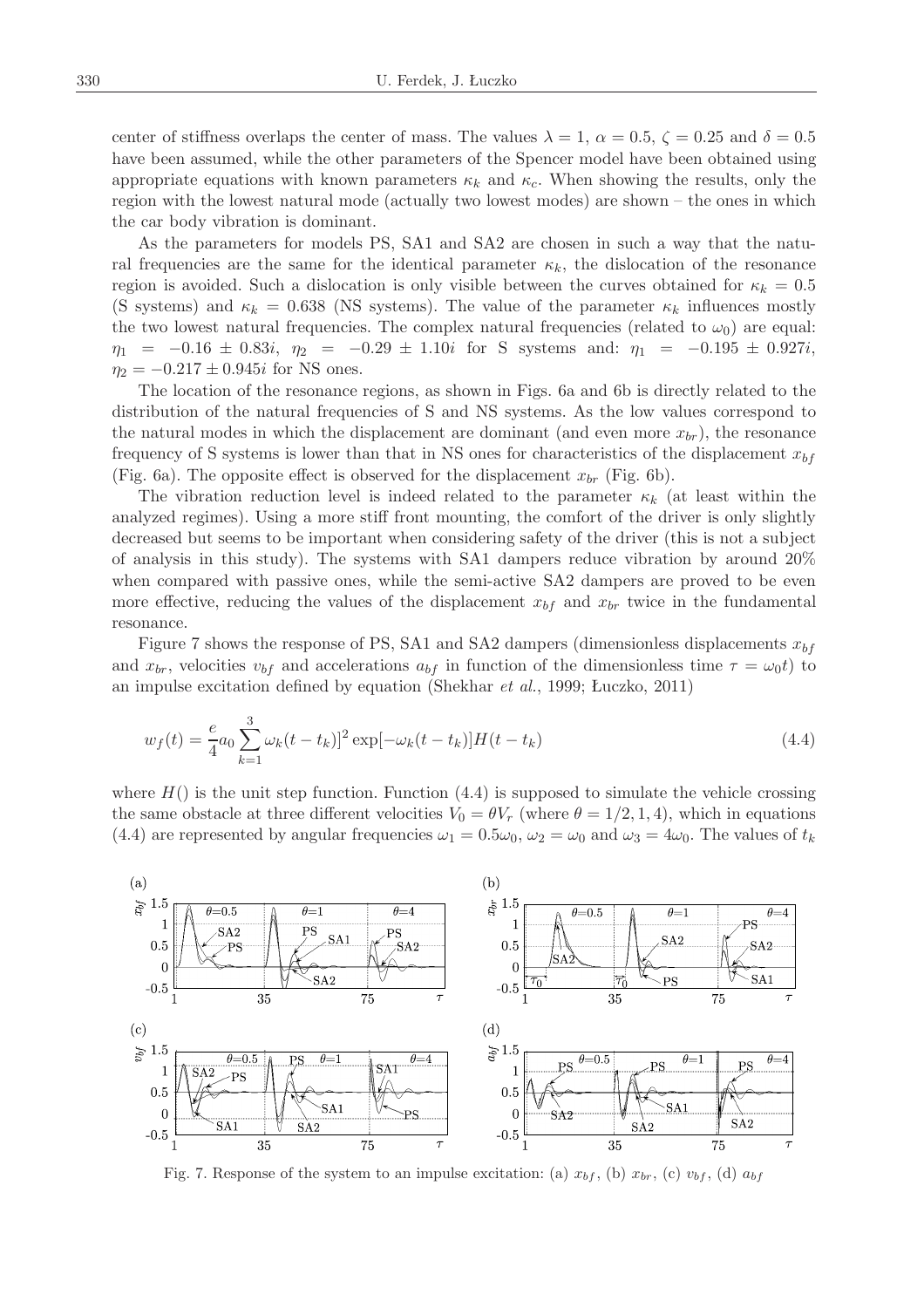are chosen in such a way that the vibration caused by the previous impulse would vanish before the next one is applied.

When crossing the obstacle at a low speed  $(\theta = 0.5$  and  $\theta = 1)$ , the maximum displacements (Fig. 7a and Fig. 7b) are to a small extent related with the type of a damper, although the lowest ones are obtained for SA2 damper. The type of the used damper has a greater effect on the character of damping of vibration caused by an impulse excitation. For PS and SA1 systems, reduction of oscillatory vibration can be observed. In the case of SA2 systems, the damping is much faster and similar in shape to an exponential function. For high values of velocity, when crossing the obstacle  $(\theta = 4)$ , the displacements are definitely lower. This is however at the cost of large acceleration values (Fig. 7d), for which the maximum values are practically independent of the type of the used vibroisolation system. With an increase in driving velocity, the time delay  $t_0$  is decreased while the displacements of both front and back parts of the body are similar.

### **5. Summary**

Based on the analysis of selected results of numerical calculations, several conclusions can be drawn:

- The algorithms for control of a semi-active on-off damper in which the switching is related to the actual power, enable improvement the driving comfort, especially within the low- -frequency excitation range.
- From the tested dampers, definitely the best one is SA2 damper with a nonlinear characteristic. If the parameters for the damper are optimal, the vibration amplituda can be reduced twice as much within the range of fundamental resonance.
- Semi-active SA2 system is also effective when subjected to an impulse excitation which simulates obstacles (bumps) in the road.
- *•* An improper mass distribution (low values of *λ*) might be an additional cause for an increased vibration level of the spring-supported mass.
- The introduction of an additional spring and damping elements to the front and back car suspension in which the center of stiffness overlaps the center of mass, does not cause a decrease in the indexes describing the driving comfort. It might be, however, beneficial when considering the safety.
- Semi-active systems are less efficient than passive ones when the driving velocity (excitation frequency) is high.

#### **References**

- 1. Ahmadian M., 2001, Active control of vehicle vibrations, *Encyclopedia of Vibration*, Academic Press, London, 37-48
- 2. Ahmadian M., Vahdati N., 2006, Transient dynamics of semiactive suspensions with hybrid control, *Journal of Intelligent Material Systems and Structures*, **17**, 2, 145-153
- 3. Crosby M.J., Karnopp D.C., 1973, The active damper a new concept for shock and vibration control, *Shock and Vibration Bulletin*, **43**, 119-133
- 4. Dominguez A., Sedaghati R., Stiharu I., 2008, Modeling and application of MR dampers in semi-adaptive structures, *Computers and Structures*, **86**, 407-415
- 5. Feng J.Z., Li J., Yu F., 2003, GA-based PID and fuzzy logic control for active vehicle suspension system, *International Journal of Automotive Technology*, **4**, 4, 181-191